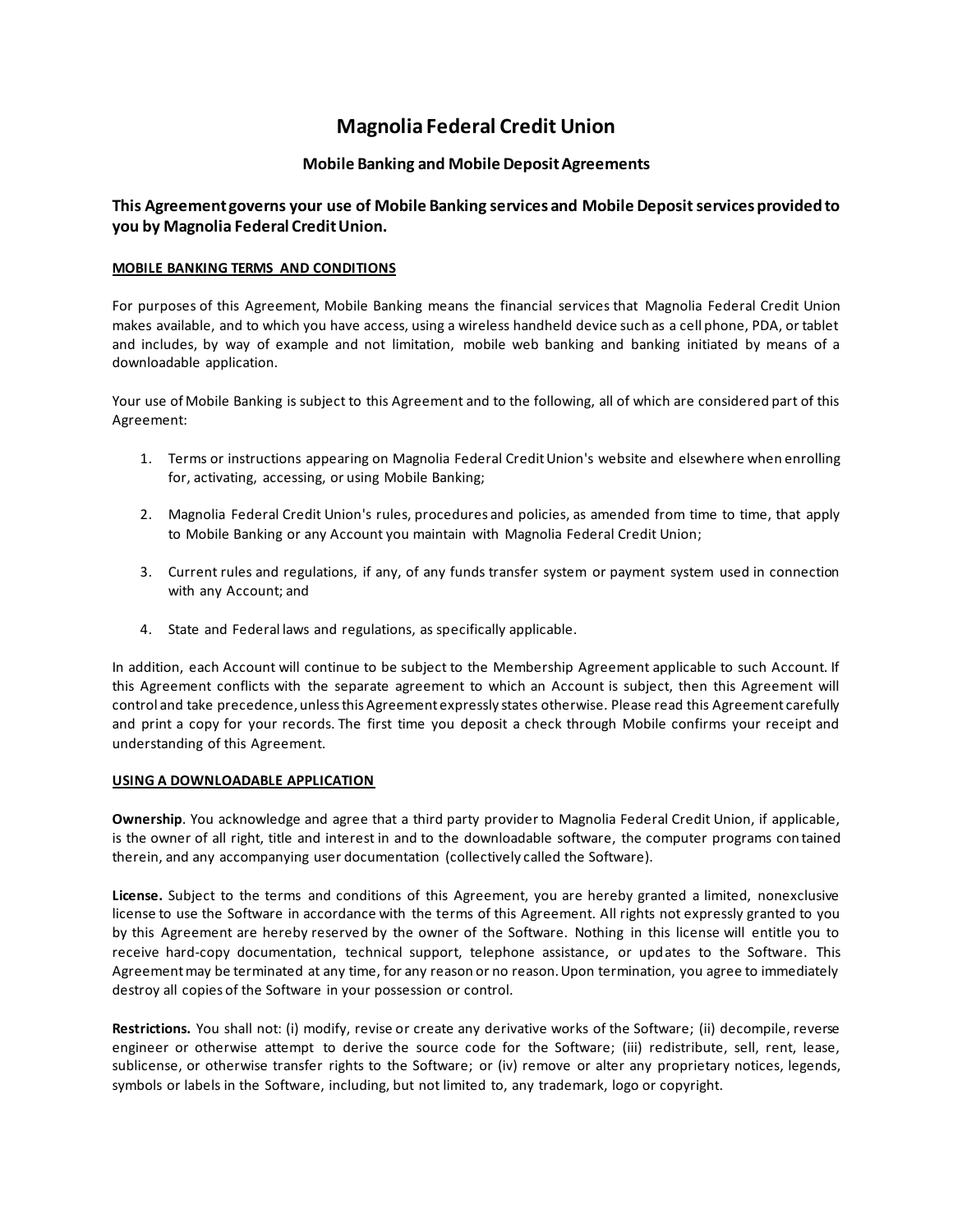**Disclaimer of Warranty.** The software is provided on an as is and as available basis without warranties of any kind, either express or implied, including, but not limited to, the implied warranties of merchantability, fitness for a particular purpose and noninfringement. No warranty is provided that the software will be free from defects or viruses or that operation of the software will be uninterrupted. Your use of the software and any other material or services downloaded or made available to you through the software is at your own discretion and risk, and you are solely responsible for any damage resulting from their use.

**Limitation of Liability.** To the maximum extent permitted by applicable law, in no event will Magnolia Federal Credit Union, the provider of any financial services available through or related to the software, any of their contractors or providers or any of each of their affiliates be liable for any damages arising out of the use or inability to use the software, including but not limited to any general, special, incidental or consequential damages, even if advised of the possibility thereof, and regardless of the legal or equitable theory (contract, tort or otherwise) upon which any claim is based.

**Miscellaneous.** This Agreement constitutes the entire agreement between the parties concerning Mobile Banking. This Agreement will be governed by and construed in accordance with the laws of the state of Mississippi, excluding that body of laws pertaining to conflict of laws. The parties expressly consent to jurisdiction and venue thereof and therein. The parties confirm that this Agreement and all related documentation is and will be in the English language. If any provision of this Agreement is determined by a court of law to be illegal or unenforceable, such provision will be enforced to the maximum extent possible and the other provisions will remain effective and enforceable. The application of the United Nations Convention on Contracts for the International Sale of Goods is hereby expressly waived and excluded.

**Content and Services.** Neither Magnolia Federal Credit Union nor the provider of the wireless network is the provider of any financial services available through or related to the Software, and neither Magnolia Federal Credit Union nor the provider of the wireless network or any contractor of the provider of the financial services available through or related to the Software, is responsible for any of the materials, information, products or services made available to you via the Software.

### **MOBILE DEPOSIT TERM AND CONDITIONS**

Mobile Deposit provides you the ability to access and make deposits to your designated eligible Accounts using the Software referenced above. Mobile Deposit is designed to take advantage of the Check Clearing for the 21st Century Act and its regulations (collectively, Check 21). Mobile Deposit enables you to use a compatible handheld device to capture an image of original paper checks (Original Checks) that are drawn on or payable through U.S. financial institutions (each a Check Image) and to electronically submit the Check Image and associated deposit information to Magnolia Federal Credit Union from your home or other Mobile locations for deposit into a designated eligible Account for collection thereafter by Magnolia Federal Credit Union. A Check Image submitted to Magnolia Federal Credit Union electronically for deposit is not deemed received until Magnolia Federal Credit Union accepts and confirms receipt of your Check Image deposit.

Your use of Mobile Deposit is subject to these requirements:

- 1. You must have or acquire and maintain a compatible handheld device and a wireless plan from a compatible wireless carrier.
- 2. You must qualify, and Magnolia Federal Credit Union must approve, your eligibility.

You may scan and submit Check Images for deposit to Magnolia Federal Credit Union within the dollar limits (Deposit Limits) established for you by Magnolia Federal Credit Union. Magnolia Federal Credit Union reserves the right to limit the frequency and dollar amount of deposits submitted through Mobile Deposit. If you exceed the Deposit Limits established for you, Magnolia Federal Credit Union may in its sole discretion accept or refuse the Check Image deposit. If at any time Magnolia Federal Credit Union accepts a Check Image deposit that exceeds your Deposit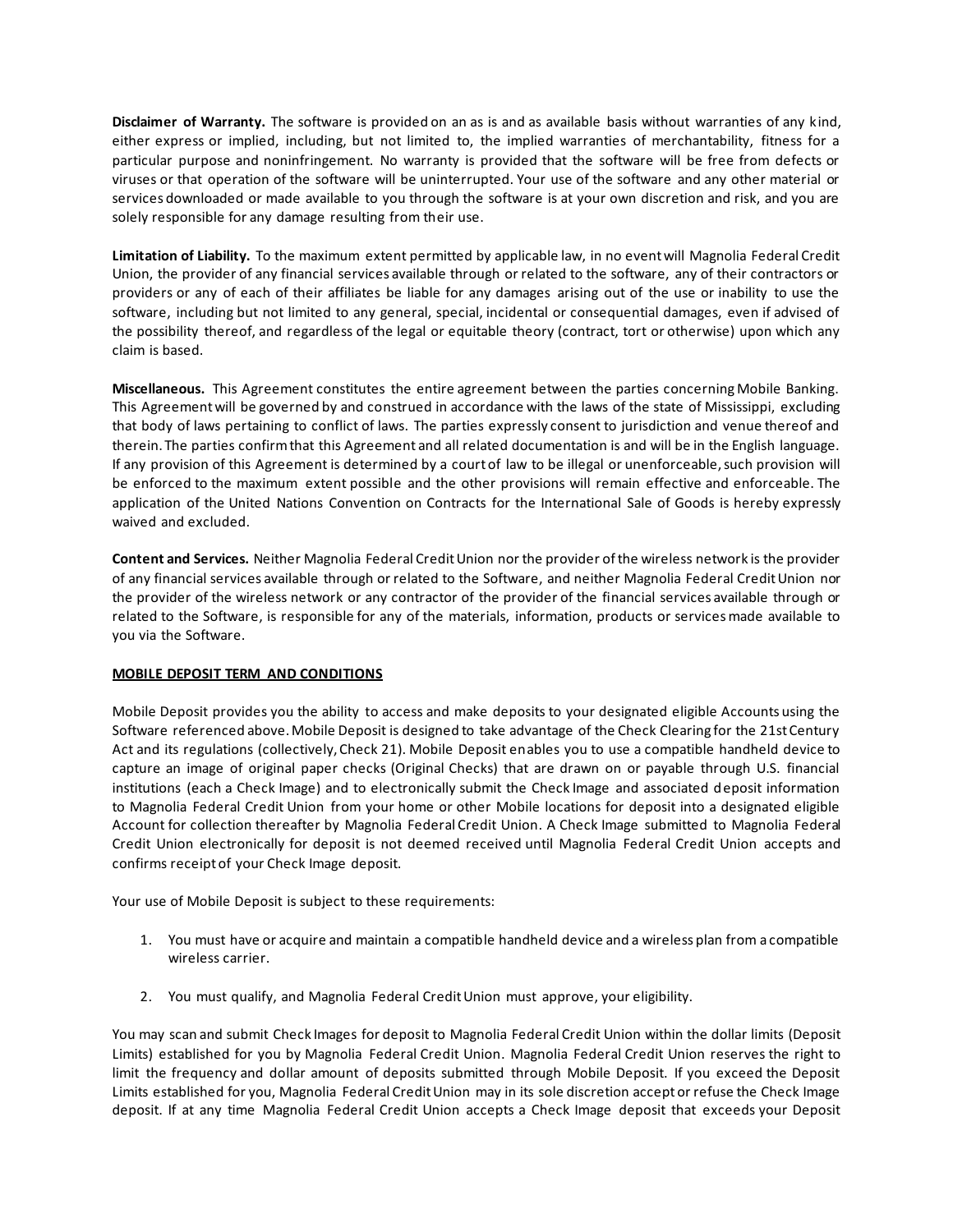Limits, Magnolia Federal Credit Union will have no obligation to do so in the future. Magnolia Federal Credit Union may at any time at its sole discretion raise or lower your Deposit Limits. The maximum dollar amount for scanned items per business day may vary based upon the approval tier you are assigned.

By requesting access to Mobile Deposit, you authorize Magnolia Federal Credit Union to provide you with access to all of the Share Accounts eligible for Mobile Deposit, which are a Primary Savings Account or a Checking Account and other Accounts as may be eligible in the future.

Scanning and submitting Check Image deposits does not constitute approval of the deposit by Magnolia Federal Credit Union. Generally, Check Image deposits received prior to 4:30 PM Central Time are posted to your account on the Business Day of receipt. Any Check Image deposit that requires review or that is received after 4:30 PM Central Time or on Saturdays, Sundays, federal holidays, and Christmas Eve will be posted on Magnolia Federal Credit Union's next Business Day. Acknowledgment that your Check Image deposit has been received by Magnolia Federal Credit Union does not mean that the Check Image deposit was received error free.

You agree that you will use Mobile Deposit to scan only Original Checks payable to and properly endorsed by you, drawn on financial institutions in the United States with a valid ABA/Routing Number and denominated in U.S. Dollars, and intended for deposit by you to your designated Account with Magnolia Federal Credit Union. All other items may be deposited by alternate methods such as in person or by mail.

You understand that Magnolia Federal Credit Union is not obligated to accept for deposit any Check Image that Magnolia Federal Credit Union in its sole discretion determines to be ineligible for Mobile Deposit. Ineligible items include: Check Images of items drawn on banks located outside the United States, Check Images that are illegible, images of checks previously converted to Substitute Checks as defined by Check 21, and Check Images with unreadable MICR information. The quality of any Check Image must comply with the requirements established from time to time by any regulatory agency, clearing house or association. You acknowledge and agree that even if Magnolia Federal Credit Union does not identify a Check Image as ineligible, the Check Image may be returned to Magnolia Federal Credit Union because, among other reasons, the Check Image or any Substitute Check created from the Check Image is deemed ineligible by the financial institution upon which it is drawn or any intermediate collecting financial institution. Magnolia Federal Credit Union's failure to identify a Check Image you transmit to Magnolia Federal Credit Union as ineligible shall not preclude or limit your obligations.

You agree to be responsible for safekeeping and destruction of original items which are scanned, transmitte d electronically and deposited using Mobile Deposit and indemnify and hold Magnolia Federal Credit Union harmless from any liability with respect to (i) the safekeeping, use or destruction of the original items after they are scanned, transmitted and deposited electronically, or (ii) for any Items being submitted for deposit or presented for payment more than once. You agree that once a check has been deposited through the Mobile Deposit service the original physical check is your property and not the property of Magnolia Federal Credit Union. You agree to retain the original check for a period of at least 90 days and to then properly destroy the original check in a manner that does not allow the original check to be accessed by an unauthorized person(s) and in a manner so that the original check is no longer readable or capable of being reconstructed. While the original check is in your possession, you ag ree to use a high degree of care to safeguard the original check against security risks. Security risks should include, among other things, the theft or reproduction of the original check or unauthorized use of the information on the check.

Once you have used Mobile Deposit to deposit a check, you agree not to present or to attempt to present the original check or a substitute check of the original check again for deposit through Mobile Deposit or through any other means. You agree to write "MOBILE DEPOSIT" on the face of the check once it has been deposited using Mobile Deposit. You further agree not to allow anyone else, either directly or indirectly, to present or attempt to present the original check or a substitute check of the original checks for deposit by any means. Should you or another party present or attempt to present a check or substitute check in violations of this section, the amount of the check will be debited from your account, and you agree to indemnify, defend and hold Magnolia Federal Credit Union and its agents harmless from and against all liability and damages that may result from any claims, suits or demands from third parties with respect to the represented original or substitute check.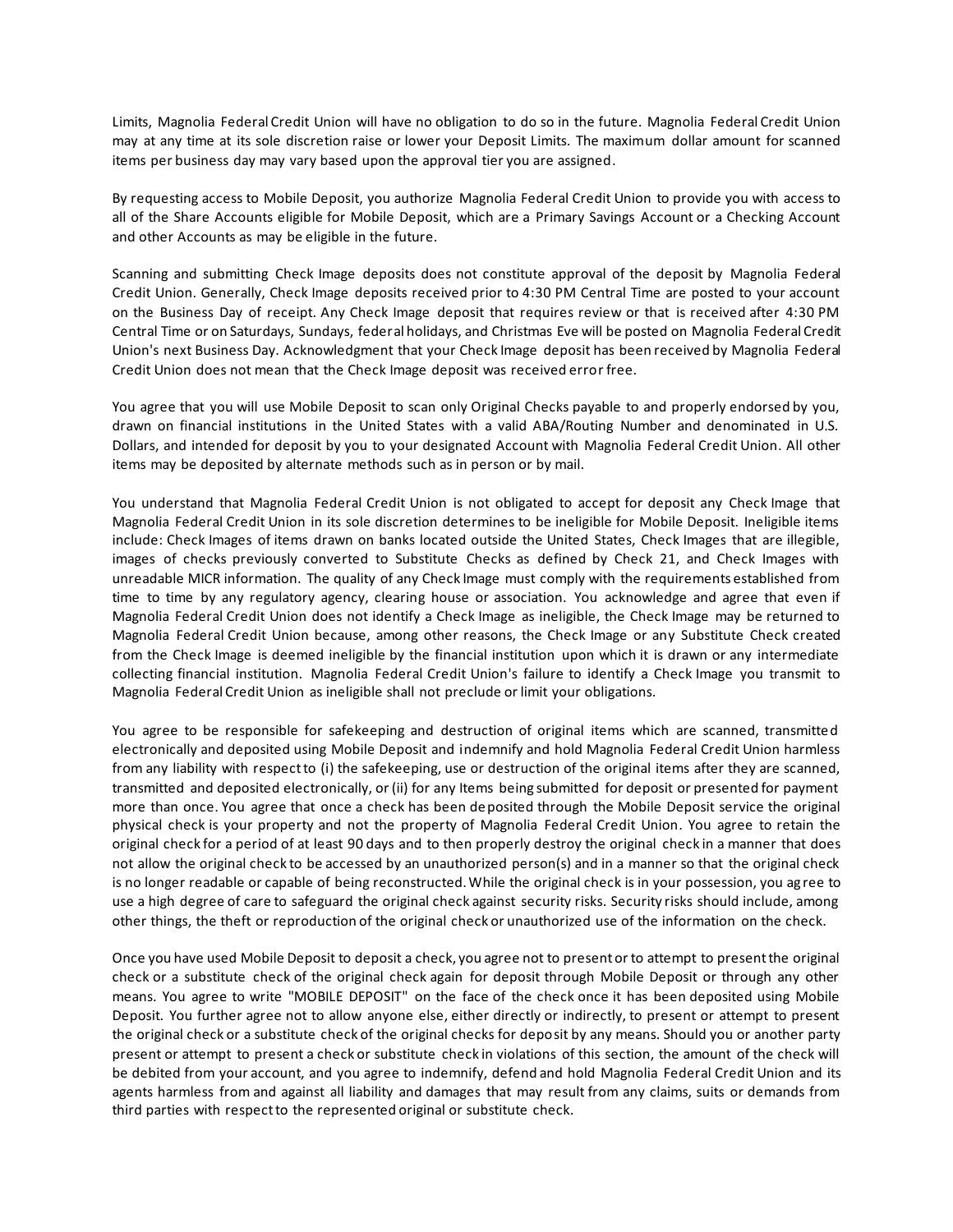You make the following representations and warranties:

- 1. You shall not alter any Original Check or Check Image and shall review the Check Image to ensur e that it accurately represents all of the information on the front and the back of the Original Check at the time you scanned the Check Image. The Original Check must be endorsed on the back with "Magnolia FCU – Mobile Deposit".
- 2. You shall submit to Magnolia Federal Credit Union only Check Images that are suitable for processing, including, but not limited to, Check Images that are legible and contain machine-readable MICR data.
- 3. You shall be responsible for safekeeping or destruction of the Original Checks as stated above.
- 4. The credit union will provide you with periodic statements that will identify the deposits that you make using Mobile Deposit service. You agree that it is your responsibility to review your periodic statement to verify that deposits made through the Mobile Deposit service have been received and are accurate. You agree to notify us promptly by email or by telephone within the applicable time period as specified by federal/state law of any error or irregularity.
- 5. You shall not submit to Magnolia Federal Credit Union or to any other person or entity for deposit or credit any Original Check if a Check Image of the Original Check has already been submitted and accepted for deposit into your Account with Magnolia Federal Credit Union or which you previously submitted to and was accepted by any other person or entity for deposit.
- 6. You shall not deposit into your Account with Magnolia Federal Credit Union or any other deposit taking institution, or otherwise negotiate or transfer to anyone, any Original Check that you submitted as a Check Image deposit to Magnolia Federal Credit Union, unless following receipt of your submission, Magnolia Federal Credit Union notifies you that the Check Image is ineligible and not accepted for deposit or that the Check Image or any Substitute Check created from the Image is refused by the financial institution upon which it is drawn.
- 7. You shall indemnify, defend, and hold Magnolia Federal Credit Union and its agents from and against all liability, damage and loss arising from any claims, suits, or demands, brought by third parties with respect to any Check Image, Substitute Check, or Original Check processed through Mobile Deposit as described above.
- 8. You shall use Mobile Deposit only for your own personal, home office, or small business use in ac cordance with the terms of this Agreement. You shall not make Mobile Deposit available or transfer your rights to use Mobile Deposit for the benefit of any third party.

**Acceptance of Items for Deposit.** You agree that Magnolia Federal Credit Union can at any time and in its sole discretion refuse to accept any particular check or checks for deposit through Mobile Deposit service. For example, we may not accept the following types of checks for deposit:

- Photocopies of Checks
- Checks drawn on an institution located outside of the United States
- Certificates of Deposit
- IOUs or other similar items
- Checks where there is a duplicate code line
- Check missing the routing/transit number in the code line
- Re-deposited checks
- Checks with an invalid routing/transit number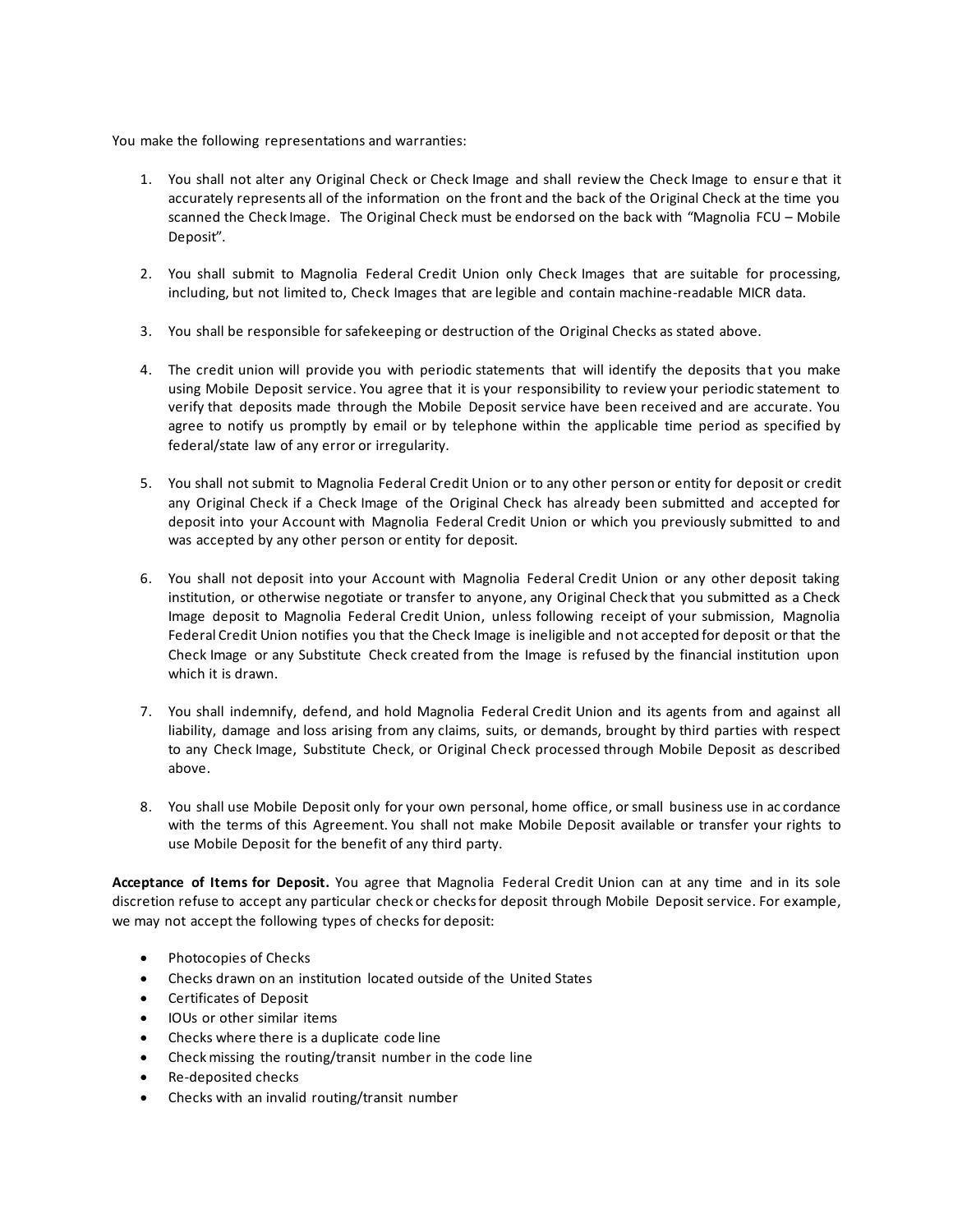- Checks that contain a restrictive endorsement
- Checks on which there has been an obvious alteration
- Checks that are not signed by maker (except for items where a maker's signature is not required)
- Checks made payable to a business but is being deposited into a personal account
- Checks that are post-dated

Magnolia Federal Credit Union will also not accept checks that do not meet our quality standards. This could include, but is not limited to:

- Checks were the front image file is too large or too small
- Checks where the front and/or back image is too dark or too light
- Checks where the front and/or back image is undersize or oversize
- Checks where the rear image has a dimension mismatch
- Checks where this is a discrepancy between the numerical and written amounts may be accepted for deposit and processed for the written amount

In the event that the Mobile Deposit service is interrupted and not available, you may choose to deposit your check or checks at an ATM, CO-OP Shared Branch location or at any Magnolia Federal Credit Union branch location.

Magnolia Federal Credit Union will acknowledge receipt of your Check Image deposit submitted through Mobile Deposit and notify you if a Check Image is not eligible for deposit. Magnolia Federal Credit Union's ability to provide Mobile Deposit is conditioned upon the availability of the wireless or computer services and systems used in transmitting your requests and Magnolia Federal Credit Union's response. Magnolia Federal Credit Union shall not be liable or responsible for any loss or damage incurred due to the failure or interruption of Mobile Deposit, wireless or computer services, or systems, resulting from the act or omission of any third party or other causes not reasonably within Magnolia Federal Credit Union's control. All fees and charges stated in the Truth in Savings Rate and Fee Schedule will remain in effect when you access your Account using Mobile Deposit.

**Availability of Funds.** The funds you deposit through Mobile Deposit may not be immediately available to you. The funds for the checks that are deposited using the Mobile Deposit service will be available in accordance with Magnolia Federal Credit Union Credit Union's Funds Availability Policy. A copy of our most recent policy can be obtained on our website. In order to determine the availability of your funds, you will need to determine the date that the checks are received by the credit union. If you successfully complete the scanning process and receive your electronic deposit receipt prior to 4:30 PM Central Time, your deposit may be posted to your account the same day. Any Check Image deposit that requires review or that is received after 4:30 PM Central Time or on Saturdays, Sundays, federal holidays, and Christmas Eve will be posted on Magnolia Federal Credit Union's next Business Day. Acknowledgment that your Check Image deposit has been received by Magnolia Federal Credit Union does not mean that the Check Image deposit was received error free. You acknowledge that Magnolia Federal Credit Union reserves the right to return checks to you and to deduct the deposited funds, plus any applicable fees, if we determine that the check does not conform to our deposit or image standards.

**Disclaimer of Warranties.** You agree your use of Mobile Deposit and all information and content (including that of third parties) is at your risk and is provided on an as is and as available basis. Magnolia Federal Credit Union disclaims all warranties of any kind as to the use of the services, whether express or implied, including, but not limited to the implied warranties of merchantability, fitness for a particular purpose and noninfringement. Magnolia Federal Credit Union makes no warranty that Mobile Deposit (i) will meet your requirements, (ii) will be uninterrupted, timely, secure, or error free, (iii) that the results obtained from Mobile Deposit will be accurate or reliable, and (iv) that any errors in the services or technology will be corrected. In no event will Magnolia Federal Credit Union be liable to you for any consequential, incidental, or indirect damage arising out of the use, misuse or inability to use Mobile Deposit or for any loss of data, even if Magnolia Federal Credit Union has been advised of the possibility of such damage.